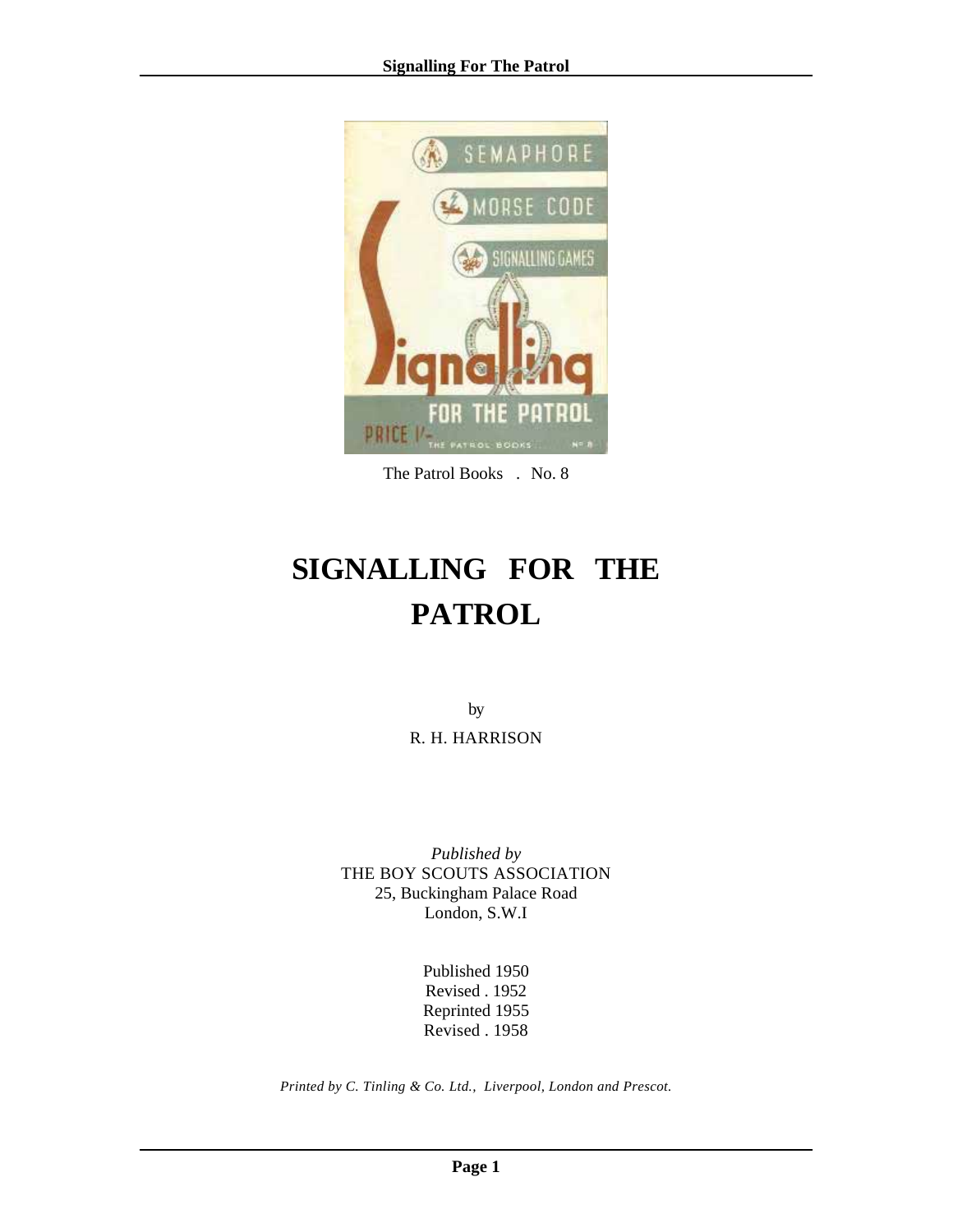Downloaded from: "The Dump" at Scoutscan.com http://www.thedump.scoutscan.com/

Thanks to Dennis Trimble for providing this booklet.



Editor's Note:

 The reader is reminded that these texts have been written a long time ago. Consequently, they may use some terms or express sentiments which were current at the time, regardless of what we may think of them at the beginning of the 21<sup>st</sup> century. For reasons of historical accuracy they have been preserved in their original form.

If you find them offensive, we ask you to please delete this file from your system.

This and other traditional Scouting texts may be downloaded from The Dump.

**CONTENTS** 

["CALLING UP.. !"](#page-2-0)  [THE MORSE CODE](#page-3-0)  [MORSE GAMES AND STUNTS](#page-8-0)  [SEMAPHORE](#page-9-0)  [SEMAPHORE GAMES](#page-14-0)  [FLAGS](#page-15-0)  [MISCELLANEOUS SIGNALS](#page-17-0)  [THE LAST WORD](#page-19-0)  [APPENDIX](#page-19-0)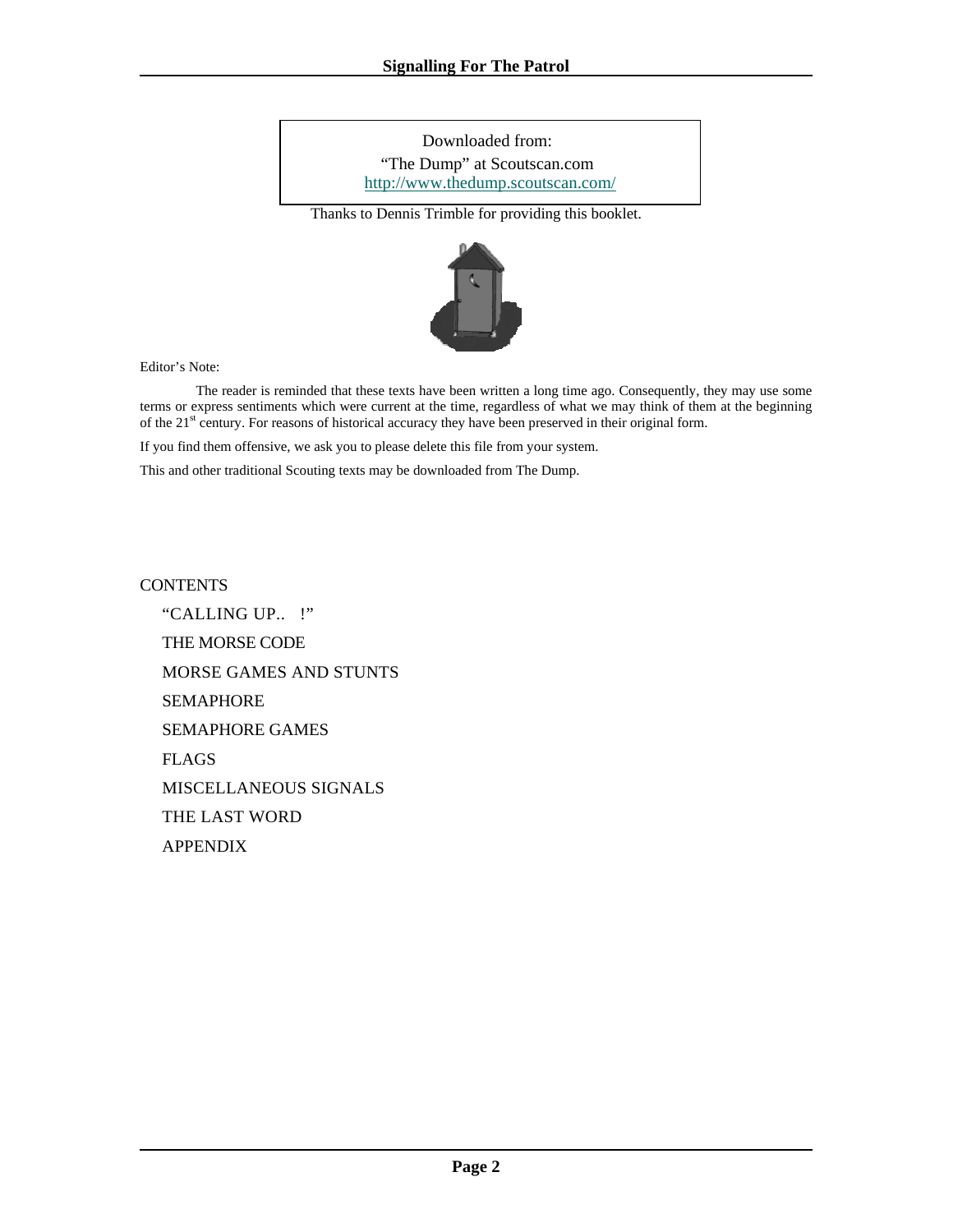# **CHAPTER** • **– – – –**

### "**CALLING UP . . . !"**

<span id="page-2-0"></span>Y the time you read this, the story of H.M.S. *Amethyst* and her heroic fight against the B Y the time you read this, the story of H.M.S. *Amethyst* and her heroic fight against the Chinese Communist guns, and her dash down the River Yangtse to freedom will have passed into British Naval History. As I write this however, the whole world is still thrilled with the news of the escape. One particular part of the story has caught the imagination of everybody; and that is the gallant part played by Telegraphist Jack French, D.S.M. (incidentally an ex-member of the Ashburton Troop) who hour by hour and day after day alone kept the little ship in touch with the outside world.

H.M.S. *Amethyst* is a frigate – not a very large ship, and her duties in the Far East took her up the River Yangtse in China. The Chinese Communist Armies were on each side of the river, and attacked the little ship and hit her 53 times, eventually driving her on to a mud bank. There she stayed for three months, meanwhile repairing her damage. One very dark night she suddenly made a dash for it and in spite of every effort on the part of her enemies to prevent her, she managed to escape.

All the long weeks that the ship was trapped in the river, she was kept in communication with Admiralty in London by wireless. Very powerful transmitters send out messages in morse all over the world. Of course they are in code so that they cannot be understood except by the people who are supposed to receive them. Each ship or station has a call sign – a special name or letters and only listen out for their own call sign, or signals addressed to all ships. When they hear their call sign they take down the message. That saves a lot of time and trouble, because a message that "Able Seaman Bloggs is to come home from Gibraltar" need not be read by the telegraphist of the Commander-in-Chief in Australia. Of course, small ships have to have their messages back to Admiralty relayed by the nearest shore station.

In the same way as ships are given their instructions, so are aircraft, armies and even our civilians in other countries. In fact this morse code business is controlling the lives of thousands of people all over the world; so it would be quite a good idea if we got to know something about it.

Morse was invented in 1837, and the name of the man who invented it was – Mr. Morse! – an American. He also invented the telegraph and was the first man to think of having an Atlantic Cable. At first morse was only used in America, but in 1851 which is nearly a hundred years ago, other countries thought it would be a good idea to use it as well, so an International Conference was called and the Morse Code was adopted for the whole world.

Semaphore signalling is mostly used between ships but before the telegraph was invented it was used to send messages from London to Portsmouth by means of mechanical arms worked by handles attached to sort of bicycle chains. These semaphore arms are also used on Naval ships, but are fast dying out; particularly as Radio Telephony (R/T) is being increasingly used for short distances, Why not try making a pair of Semaphore arms? (for use from the Troop Room roof to the S.M.'s house perhaps). It would not be very difficult for you handymen – a strong pole, some plywood arms made from a box and a few items which a friendly cycle shop would be glad to be rid of – two old chains and ratchets.

Semaphore is easier to learn than morse and although not so useful can be great fun, so we will have a yarn about that later on.

As well as signalling by morse and semaphore, there are several other ways, and although you are not required to know them for Scout tests it would be a poor sort of Scout who could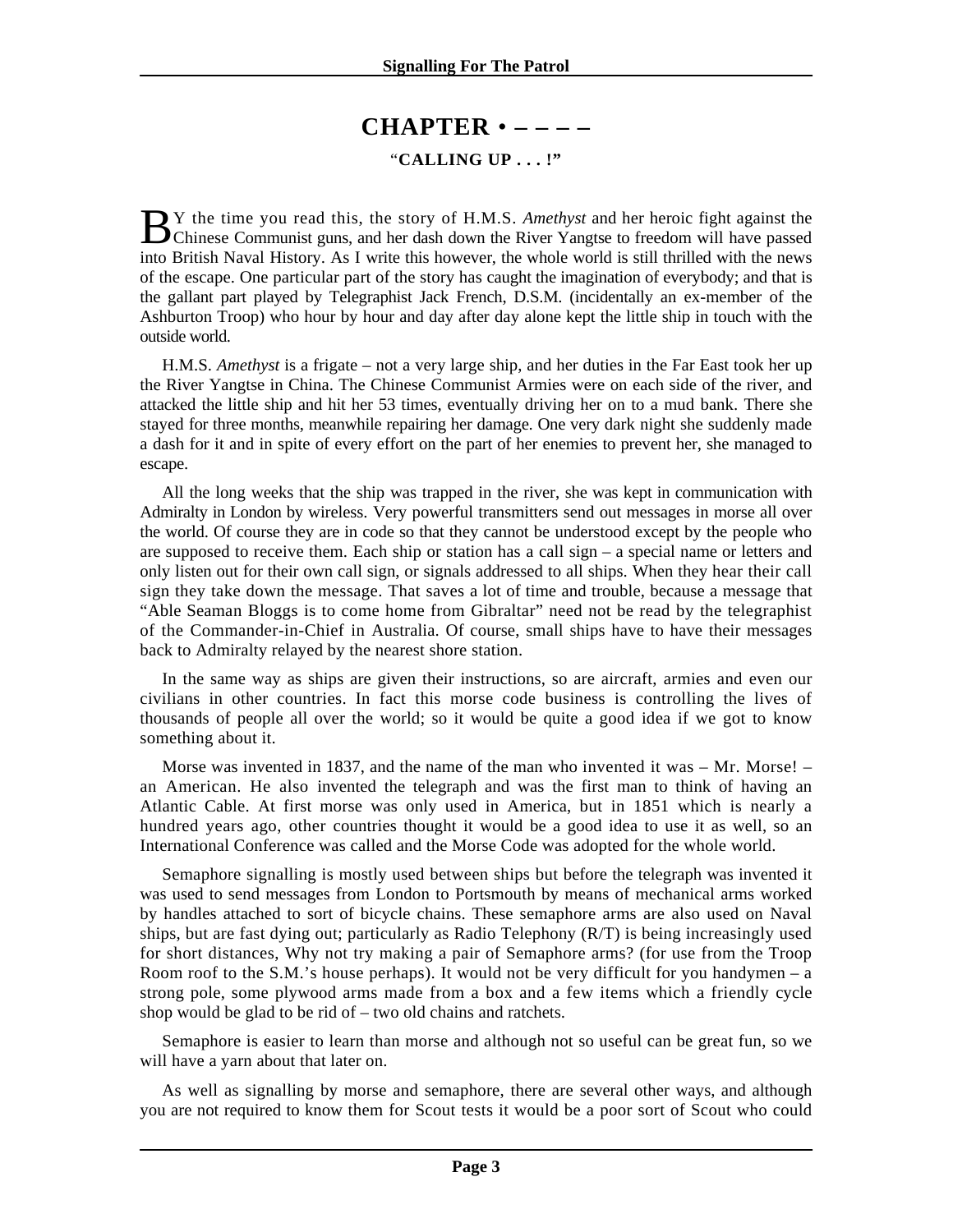<span id="page-3-0"></span>not, for instance, tell what flag a certain ship in the harbour or river was flying; so we will have another yarn on coloured flag signalling presently. Flag signalling was used by the ancient mariners (not the one the poem was written about) and was used in the British Navy in 1665 and in the Merchant Navy in 1857. This Merchant Navy Code became the now well known International Code used by all ships.

During the last war convoys of merchant ships were guarded by warships so they too had to use the Merchant International Code. Since the war the Navy has come into line with the American Navy and now they all use the same coloured flags as the Merchantmen.

### **CHAPTER** • • – – –

#### **THE MORSE CODE**

If you are going to be a signaller you will want to know the best way to learn the codes. You will have to do a bit of learning, but there is no need to sit up all night with wet towels round your head. There are a number of different ways of learning morse and I will just suggest one that I used when I first learnt it and which I have never forgotten (at least, not much!)

We all know E. I. S. H. and T, M. O., I think. That is: one dot, two dots, three dots, four dots and one dash, two dashes and three dashes. Well, that is seven out of 26 letters or more than a quarter already. Below is a little lecture on Signalling – the first letter of each word represents the morse shown. You will notice that the morse is in opposites so that you can remember them; also that one dot is added each time up to three and then start again but add a dash.

| Answer $\bullet$ $-$               | $Not - \bullet$           |  |
|------------------------------------|---------------------------|--|
| Unless $\bullet$ $\bullet$ $-$     | Distinguished $-\bullet$  |  |
| Very $\bullet \bullet \bullet$ $-$ | $Bad - \cdot \cdot \cdot$ |  |
| When $\bullet$ - $-$               | Guessing $-\bullet$       |  |
| Commences $-\bullet$ $-\bullet$    |                           |  |
| ("C" has no opposite).             |                           |  |

That's another nine letters, so we now only have ten left to learn.

 $Flash \cdot \cdot - \cdot$  Quickly – –  $\cdot$  – Read  $\bullet$  –  $\bullet$  Kindly –  $\bullet$  – Long  $\bullet - \bullet \bullet$  Yarns –  $\bullet$  – – Patiently  $\bullet$  – –  $\bullet$  Xercise –  $\bullet$  – Judicious  $\bullet$  – – –  $Zcal = - \cdot \cdot$ ("J" and "Z" have no opposites).

F, L, and Q are the most difficult letters to remember so another way to memorise them is –

F. Two dots First;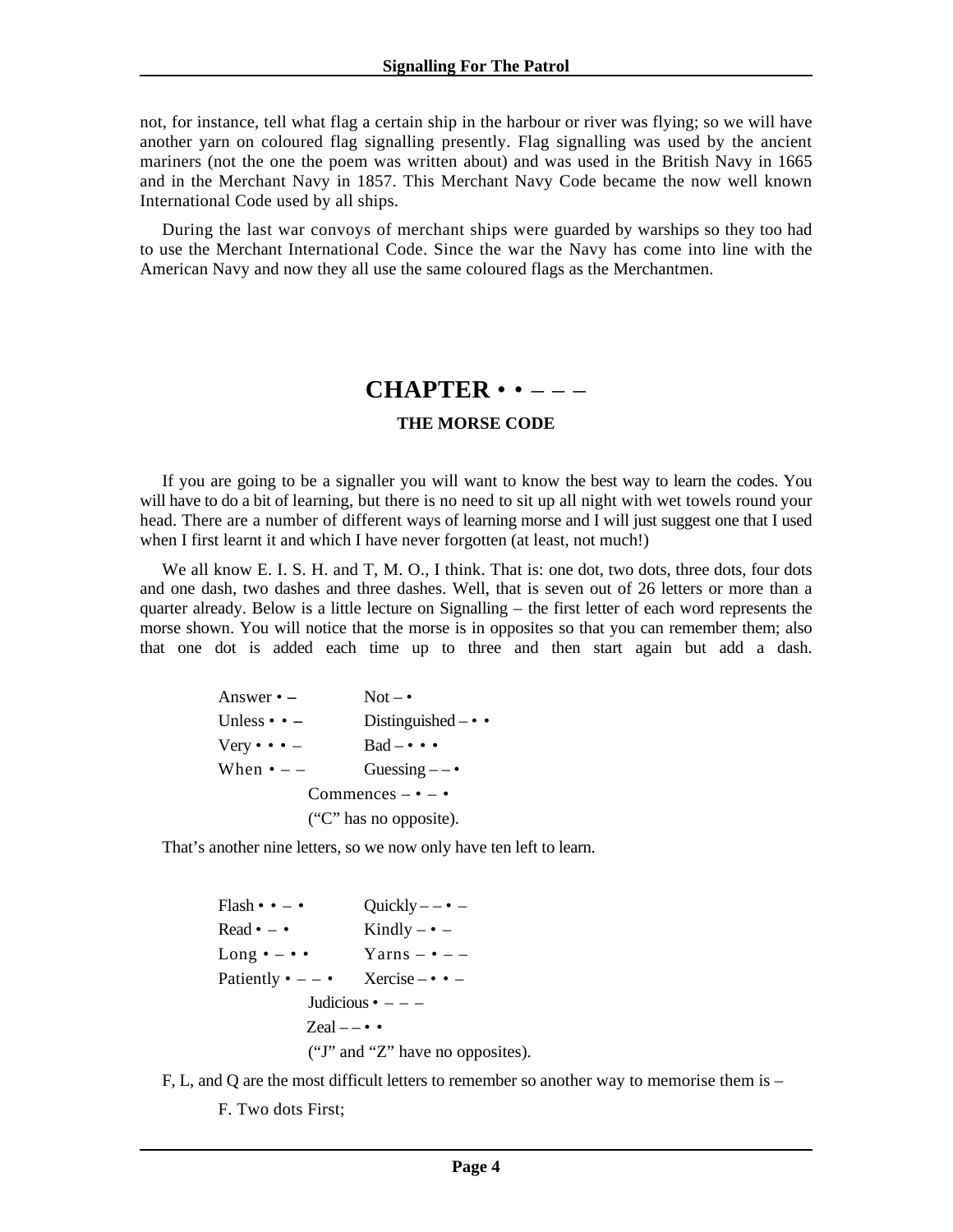L. Two dots Last; Q. God Save the Queen.  $\sim$  –  $\sim$ 

A way of remembering the letter P is "A pip at each end."

Now, we've got that learnt; how about practising them? I think the Patrol should make a couple of buzzers, which could be quite fun to practise with especially if you can split the patrol into separate rooms and have head phones leading into the "transmitting room". Go and see your local wireless dealer, I expect he has some old headphones, and possibly an oscillator which he would let you have cheaply.

The first thing is to make a buzzer and the following is a description of a simple design: –

First obtain a block of wood 6 in. by 8 in. by  $\frac{1}{2}$  in. Mount on this either a buzzer unit which you can buy, or use that part from a door bell with the striker arm removed. The tapper key can be fixed alongside this, and have a box at the back to hold the battery. On the next page is a diagram showing how to wire up the components and terminals.

I remember when I was P.L. of the Owl Patrol and my cousin was P.L. of the Woodpigeons, we used to have a field telephone composed of headphones with flex between them, and we used to climb up trees and talk to each other from tree top to tree top; by inserting an oscillator and key into the circuit you could be your own unit of the "resistance movement" – that's an idea for your patrol, isn't it?

Before we go any further with ideas of using our now good knowledge (I hope) of morse, I think we had better learn a bit about procedure. That sounds a bit frightening, but all it means is that we don't try to shout each other down over the air (or the wires, as the case may be).

To call up, arrange for the listening stations, (the rest of the patrol) to have a name or names – also have a collective name and call sign – when you want to talk to them all. Have you heard the wireless broadcasts of the Battle of Britain when the pilots of the fighters are talking to their control on the ground – the name of "F for Freddie" has become a household word through the film "Target for Tonight".

The General Call, which is repeated until stations answer is YE, VE, VE run together, so that it is thus:  $-$ 

• • • – • • • • – • • • • – •

To answer this call make the letter  $K - \bullet - \text{or} - \bullet - \bullet - \text{ (last dash drawn out) to indicate}$ that you have heard and are ready to receive. If you are not ready make Q, which means wait, and then a K when you are ready.

The proper form of message is first the Originator (that is, the person who wrote the message) followed by the time of origin, which is made by what is called a date/time group made up of the date followed by the time in 24 hour clock. Thus 8.30 a.m. on the 1st of the month would be 010830. This is followed by the Addressee (that is the person for whom the message is intended). Then make a break sign of I's • • • • before starting the message proper.

The end of a message is indicated by AR run together thus  $\bullet - \bullet - \bullet$  This is acknowledged by  $\mathbb{R}$   $\cdot$  -  $\cdot$  if you have received it all right. Should you want the message repeated make the letters IMI run together thus  $\bullet \bullet$  – –  $\bullet \bullet$ 

As well as the sending and receiving of morse by sound a great deal of fun can be had with the using of a light. When I joined the Navy I had to watch a flashing lamp many hours a day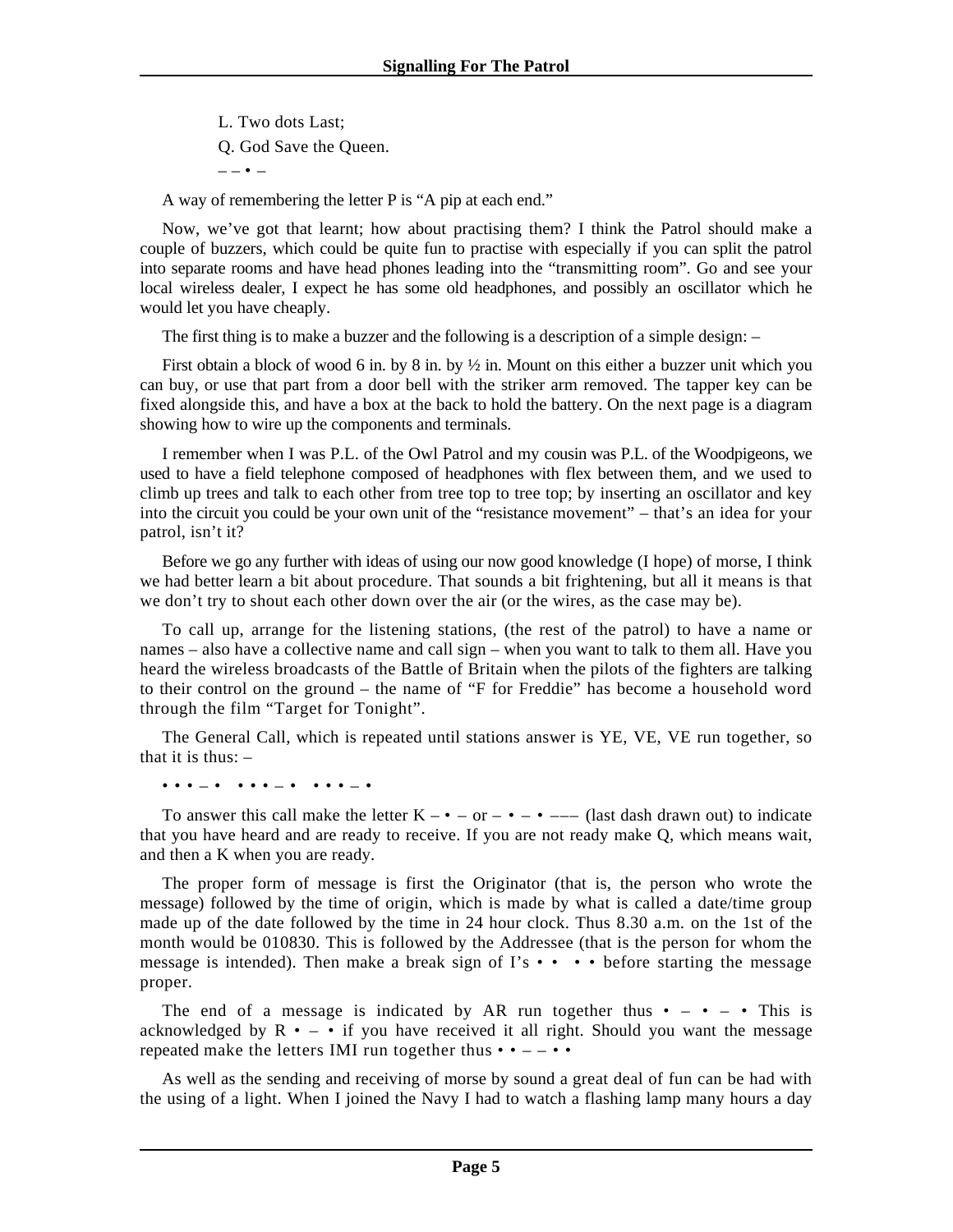until I could read it easily  $-1$  thought I was quite good when I left my training course, but the first time I saw ships "talking to each other" by light in the River Clyde I couldn't understand a word. So don't get disheartened, practice makes perfect.

There are many ways of using a flashing lamp and a good one to start with in your Hut or Troop room is to have a small electric bulb fixed high up on the wall at one end with the wires leading down to your tapping key.



It would be a good idea to give realism to the flashing lamp to paint a picture of a ship on the wall, so that the lamp shows from a mast or the bridge.

When you have got pretty good at reading and sending, organise a Saturday afternoon outing for the Patrol and try out the real thing.

Try and persuade Skipper that a couple of old Service Signalling lamps from one of the surplus stores would be a good item of Troop Gear. Better still, why not the patrol raise the money themselves? The best type of lamp is an "Aldis", this is the kind where the lamp stays on all the rime but a trigger moves a reflector which throws the beam in the direction required. They can be used over quite long distances in daylight.

If you live in a town, a good plan would be to divide the patrol into two and signal from side to side of the river or from bridge to bridge, perhaps. Another stunt would be to get permission to use the flat roofs of a couple of buildings and signal to each other from them. A Scout in uniform with a smile and an explanation of what was wanted would soon persuade the "gruffest" caretaker. Perhaps Skipper could persuade some of the Parents Committee to arrange it. I can visualise the Owls and the Woodpigeons signalling across the great cities of the British Isles! Of course you could do Semaphore as well in the same way.

You chaps who live in the country have an easier time perhaps, as you have got the hills, rivers and cliffs already to hand. An Ordnance Survey map will soon show you good spots to choose. Whether you live in the town or the country, don't forget that a Scout is courteous and leave your thanks to anyone who helps you, caretakers or landowners.

Sometimes it is quite difficult to think of things to signal when you have arrived at your sending position. It is a good idea to ask questions so that you can be sure by the answer that the rest of the patrol are actually reading it! What is the colour of Bill Bloggs' hair? for instance, or why not a General Knowledge or Scout Quiz. It is always quite fun to have a little humour when signalling, but don't forget Scouts are not the only ones who can read morse. I remember in the Navy we used to signal popular tunes line by line, each ship taking turns.

While we are still on our roof or hill top, in our minds at any rate, it is just as well to mention one or two points about the actual signalling. You probably know that a dash is three times the length of a dot, but the important thing when signalling is to run the parts of a letter together and leave larger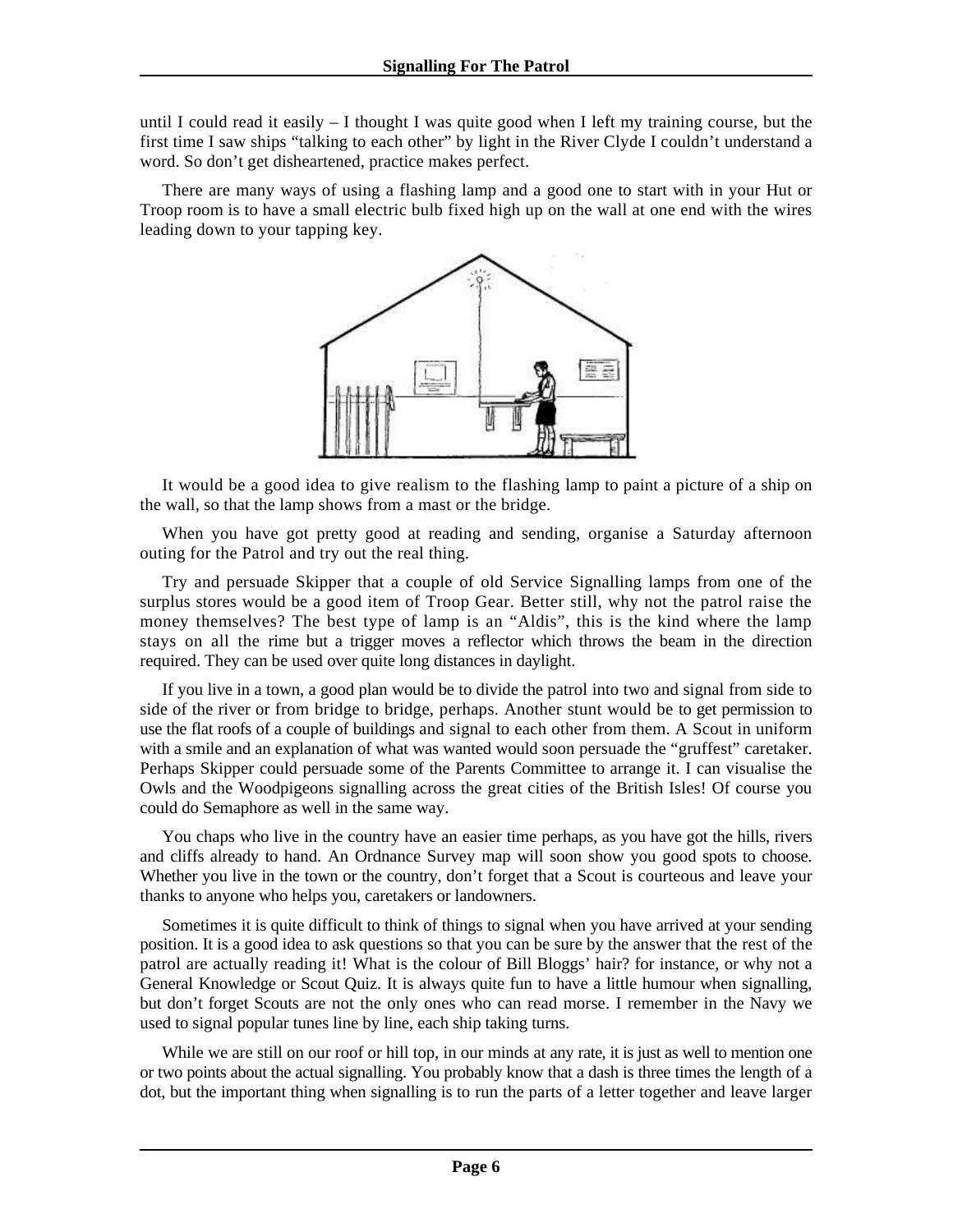spaces between letters. The only really good way to read morse is to read word by word, not letter by letter. Keep the letters in your mind, and then call out the whole word to whoever is writing down. Never refer to a letter as being dot dash or long, short, but always "di, dah" for then it brings into your mind a picture of the sound or flash. If you do not run your morse together it will be very difficult to read. For instance  $\bullet - \bullet$  (R) might be taken as ETE or AE or EN.

I haven't mentioned numbers: well, until you are jolly good at letters I should just spell out the numbers.

Numbers are made up of five dots or dashes (the longest letter is made up of four dots and dashes, so it is easy to distinguish numbers). Start with one dot and four dashes and then add a dot and subtract a dash up to five and then the reverse; dashes in place of dots for 6 to 0.

| $1. \cdot - - -$                   | $6 - \cdot \cdot \cdot \cdot$ |
|------------------------------------|-------------------------------|
| $2 \cdot \cdot \cdot$ - - -        | $7. - - \cdot \cdot \cdot$    |
| $3 \cdot \cdot \cdot$ $-$          | $8.--- \bullet \bullet$       |
| $4. \cdot \cdot \cdot \cdot$       | $9. --- -$                    |
| $5. \cdot \cdot \cdot \cdot \cdot$ | $0. --- - -$                  |

#### FLAG DRILL – 1



PREPARE TO SIGNAL POSITION:

Stand comfortably with feet apart, weight on soles of feet, body slightly forward, flag gathered in left hand.



READY TO SIGNAL POSITION:

Right hand should always be above left. Keep hands in front of face level with nose. Elbows away from side of body. Look straight ahead – not at flags.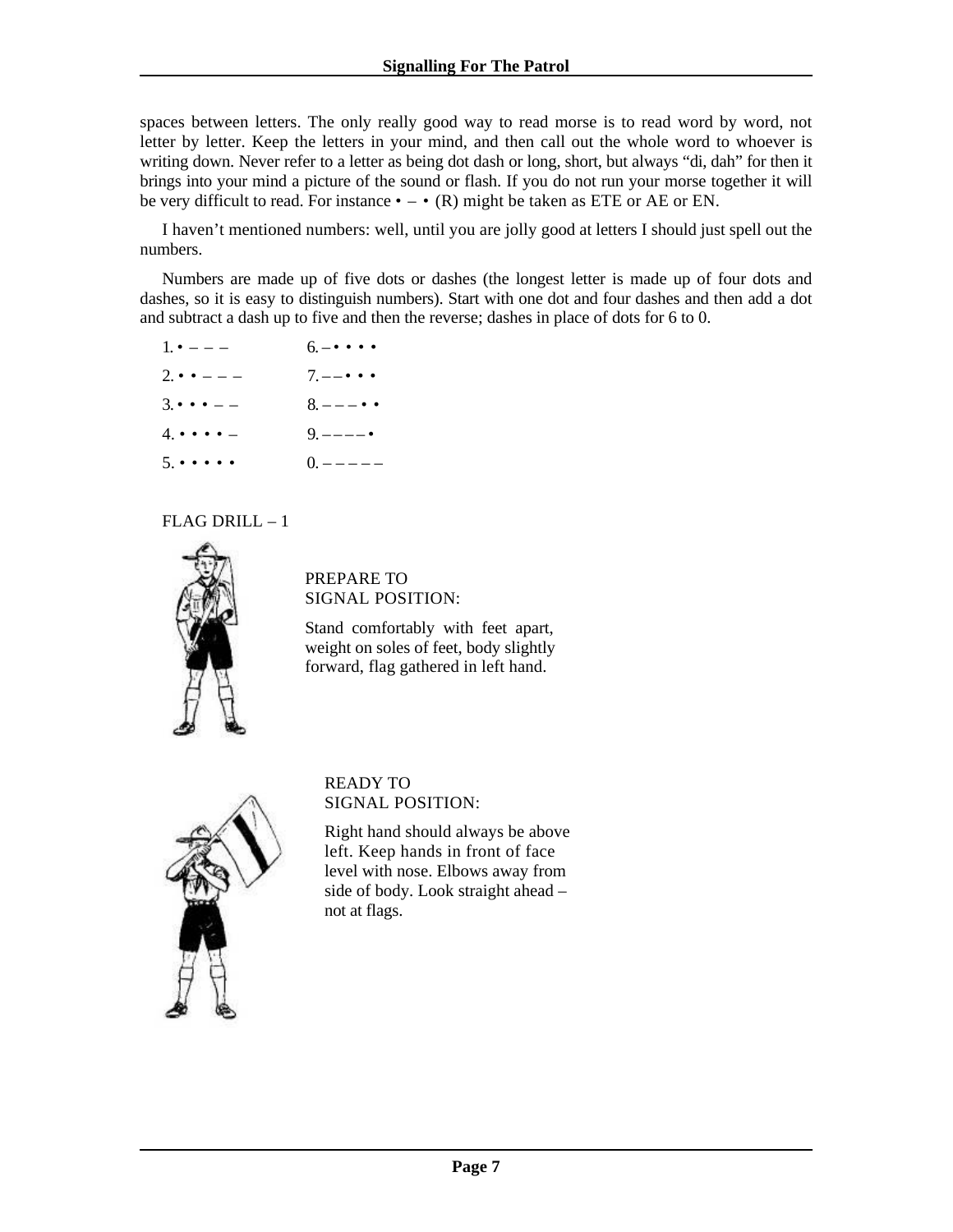FLAG DRILL – 2



The movements should be made with wrists only; the arms and body, although not held rigid, should not come into play. To keep the flag unfurled move it in such a way that the point of the stick describes a figure of eight. The above illustrations explain this clearly.



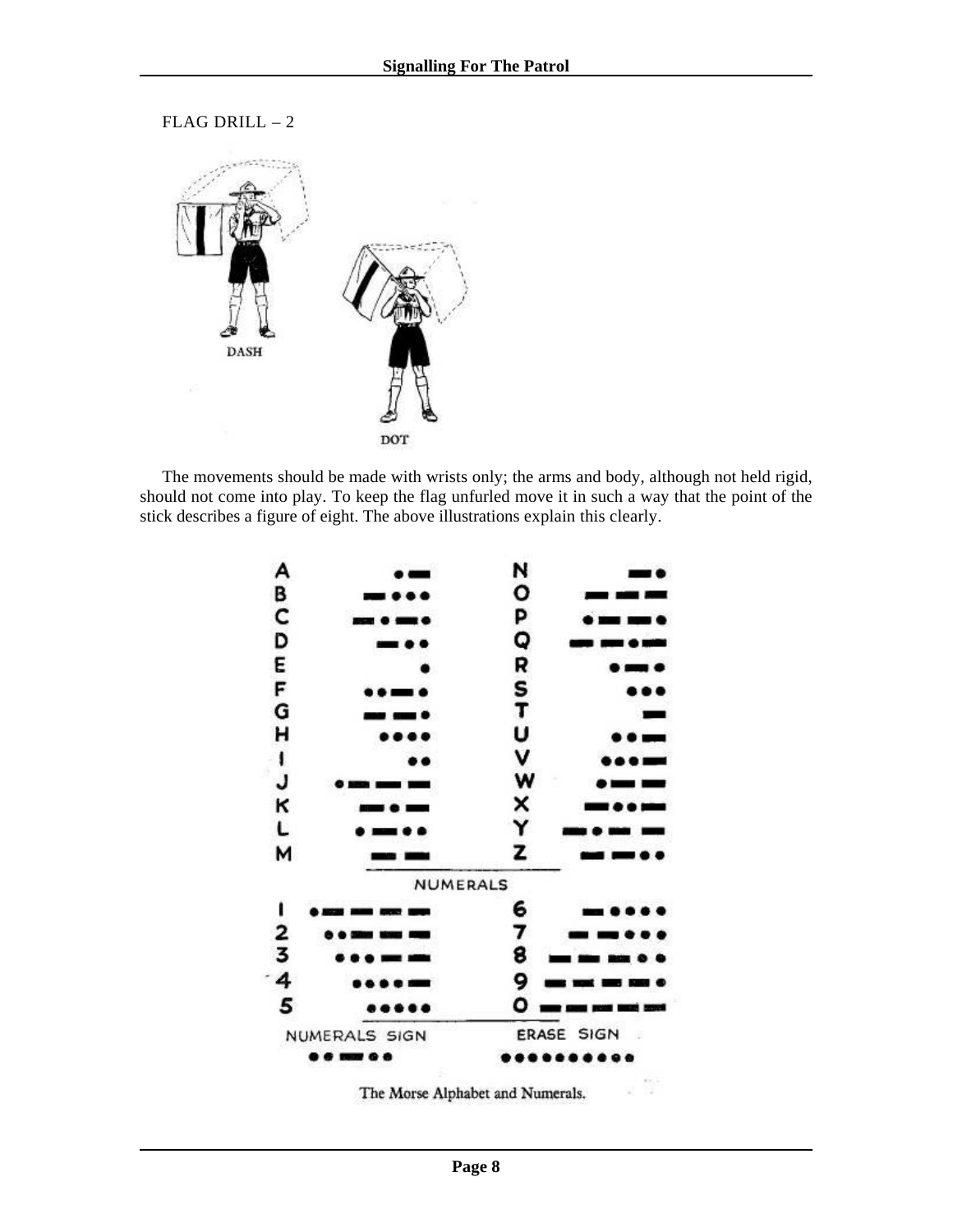# **CHAPTER** • • • **– –**

#### **MORSE GAMES AND STUNTS**

<span id="page-8-0"></span>Well our afternoon's expedition is over and we are back in the Troop room and we want to have some games which will help those Tenderfeet to become useful members of our signalling patrol.

1) Probably the simplest game for teaching single letters is "Touch something beginning with the letter so-and-so". Points to be given for the first, and one whack for the last to touch the right object. Even the youngest and dullest Scout can get quite quick at recognising letters from a buzzer or light after playing this game for a little while.

2) Each Scout is given a call sign (one letter to start with), the P.L. or Scouter whistles or makes various call signs – only the Scout with the call sign allowed to move. Anyone moving out of turn forfeits points.

3) Have a competition to see how many different ways you can make morse, e.g. long and short jump, short and long cough, laugh, etc. A relay race with each Scout having to think of a new method might be fun, or go round the Troop or Patrol each demonstrating a different method or else fall out. Go on until only one remains.

4) There are numerous stunts which you can try out which will bring in morse – for instance, patrol notices can be in morse, and you can write it like this : –

m MMMMMM

5) How about winking in morse – quite a sport in a bus or train with a pal sitting opposite but I shouldn't try it in school!

6) Morse can be tapped out in many different ways with feet or hands or perhaps you can even waggle your ears in morse! If you have got a convenient water pipe you can imagine you are in Dartmoor Prison and tap messages to your friends as the convicts are supposed to do on the pipes from cell to cell.

7) One thing I have never tried, but have always wanted to, is smoke signals. A very smoky fire and a blanket (a jolly old one I should think) are used and the smoke is released in puffs. It might be better to have a special code for this, different letters meaning special things. It always sounds a bit complicated – what happens to the smoke when the blanket is down on the fire? If you succeed perhaps you will write and tell me, I'd like to know if it works.

8) You all know that beating of drums in the jungle is used by natives to send messages from tribe to tribe. Quite a lot of fun could be had at camp or on a Saturday afternoon in the country sending out signals in this way. I say in the country on purpose – it is much more realistic and also "native tom toms" in the Church Hall is apt to annoy local residents! The patrol could either do morse on a drum or drums or evolve their own code. It is a bit difficult to make morse on a drum – you might try a roll for a dash and a beat for a dot. If you had two drums you could use one for dots and the other for dashes, providing you arranged which was which beforehand.

9) How about making a kite and fixing a flashing light to it and have the wire leading down to your buzzer, you should be able to signal a long way like that. Incidentally that is what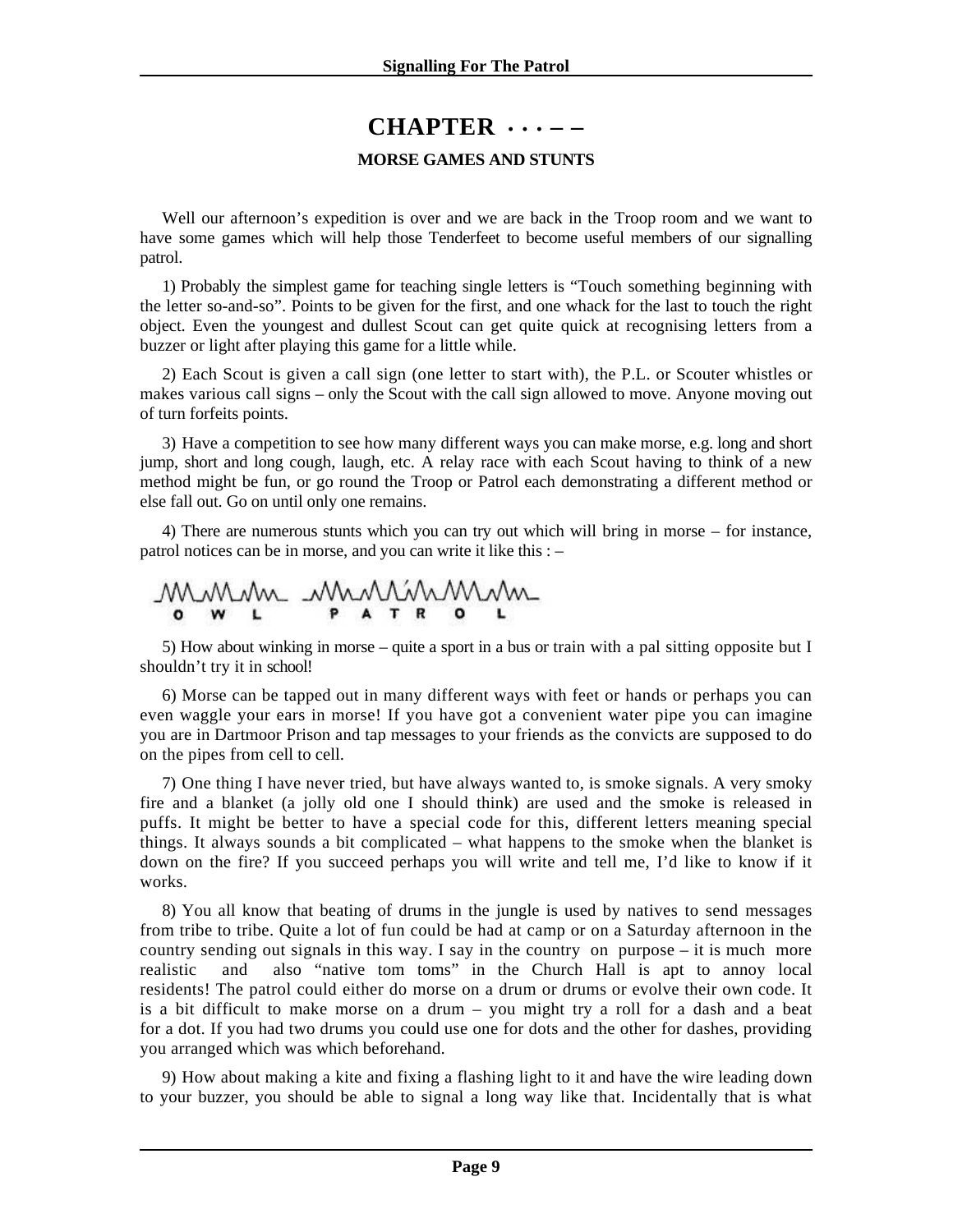<span id="page-9-0"></span>submarines did during the war when they went near into the coast and signalled to their agents ashore. That could be the basis of a super Wide Game.

One Patrol or patrols guard a piece of countryside, one of their number being an enemy agent, or you could have two if more are playing, but of course unknown to the others in the patrol. Another patrol are the crew of an enemy submarine and cruise along the line of "coast" previously agreed upon. Good cover must be available. The idea of the game is for the submariners to fly a kite and send a message to the agent or agents to do a certain thing, such as putting a chalk cross on a bridge to indicate it is blown up. If the agents succeed, of course, they have won.

In addition to trying to intercept the message and stop the agents the defenders will also try to destroy the submariners. This can be done by "destroyers", say not more than three Scouts together using balls made of thin material or paper with flour or chalk inside, as ammunition. A hit on a submariner kills him – destroyers cannot come within 15 yards (approximately  $7\frac{1}{2}$ ) fathoms) of the submariners. The more destroyers you use, the less you can watch your agents, unless the agent is chosen to be in a destroyer, in which case he will have to talk himself out of it – for once with his "crew " he cannot leave them until he reaches "dry land ".

Now that the whole patrol are dead keen on this signalling business why not arrange a special outing for them? The London Telecommunications Headquarters at Faraday House, Queen Victoria Street can be visited, and is a most interesting place. Get your S/M to write and arrange for a visit.

Perhaps less exciting, but quite interesting is your local telephone exchange.

Another good place to visit is Lloyd's Station at Beachy Head, where messages from passing ships may be seen being recorded. Arrangements must first be made with Lloyd's Register of Shipping in London.

Or what about a visit to a lighthouse? or lightship? You could return the kindness of being shown round by taking along books and newspapers.

Our civil airports are also interesting places to visit if you are interested in flying, and who isn't these days? They also have a lot to do with signalling.

H.M. Ships visit coastal resorts during the summer, and are open to the public often. Take any opportunity you can of seeing their wireless rooms and Visual Signalling Departments.

### **CHAPTER** • • • • **– SEMAPHORE**

Semaphore signalling does not seem quite so modern in this electrical age but it has a lot of advantages, the chief of which is that it does not need any equipment and you can signal at any time you need or want to. I remember when I was a small boy, before I was a Scout, and I am sorry to say, I was never a Wolf Cub, that I was down at Seaford in Sussex for the day with my parents. After we had had a picnic on the beach we wandered along by the cliffs, when suddenly we saw far in the distance some people waving, and it seemed that they were in trouble. They were, for they were cut off by the rising tide, and couldn't climb the chalk cliffs and couldn't get back along the beach. By this time quite a crowd had gathered round us, and a man asked me if I could send semaphore. I felt most miserable when I had to say I couldn't. However, he stood up on a breakwater, and began to wave his arms about. After a while he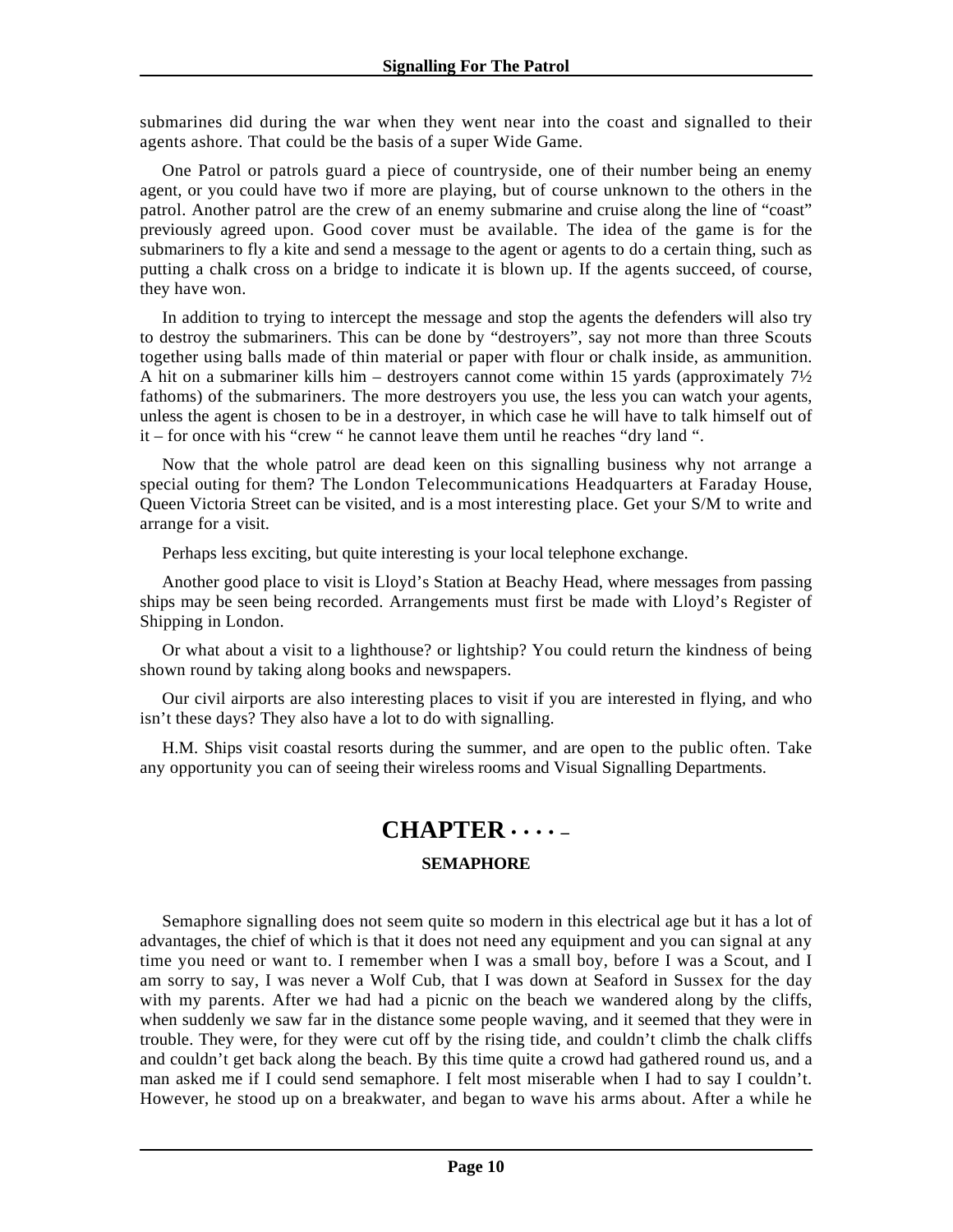informed the admiring crowd that he had told the marooned people that help was coming by boat. I there and then decided to learn semaphore, though I have often wondered since whether those marooned people really read his message. Anyhow, they were picked up by the lifeboat very shortly afterwards.

You notice that I said he waved his arms about, well, that is not, of course, the correct way to make semaphore. It may look as though you are waving your arms about when you get good at it but actually you must pause so that each letter is a definite angle.

When I first joined the Navy, one of the first things I saw was a class of signal ratings making semaphore in time to the music of " The Teddy Bear's Picnic ". It is a jolly good tune for that purpose. The idea was to give rhythm to the signalling, if you are jerky you soon get tired. I can imagine the patrol having a "swing session" whilst practising their semaphore!

WATCH YOUR ANGLES!



This Scout is supposed to be sending the letter R but at a distance it might well be taken for the letter L.



The arm and the flag should form one straight line. Practise in front of a mirror.

Now then, how about learning the semaphore alphabet. You will know that the alphabet is made of " circles" beginning with just single arm positions for A—G and then double arms positions with the arm with which you are reaching across always above the other one. These circles begin with the following letters A. H. O. T.—thus: —



If we know these four letters A. H. O. T. it is not very difficult to build up the rest; especially if we learn three more "turning posts". They are U. R. and N. – thus: –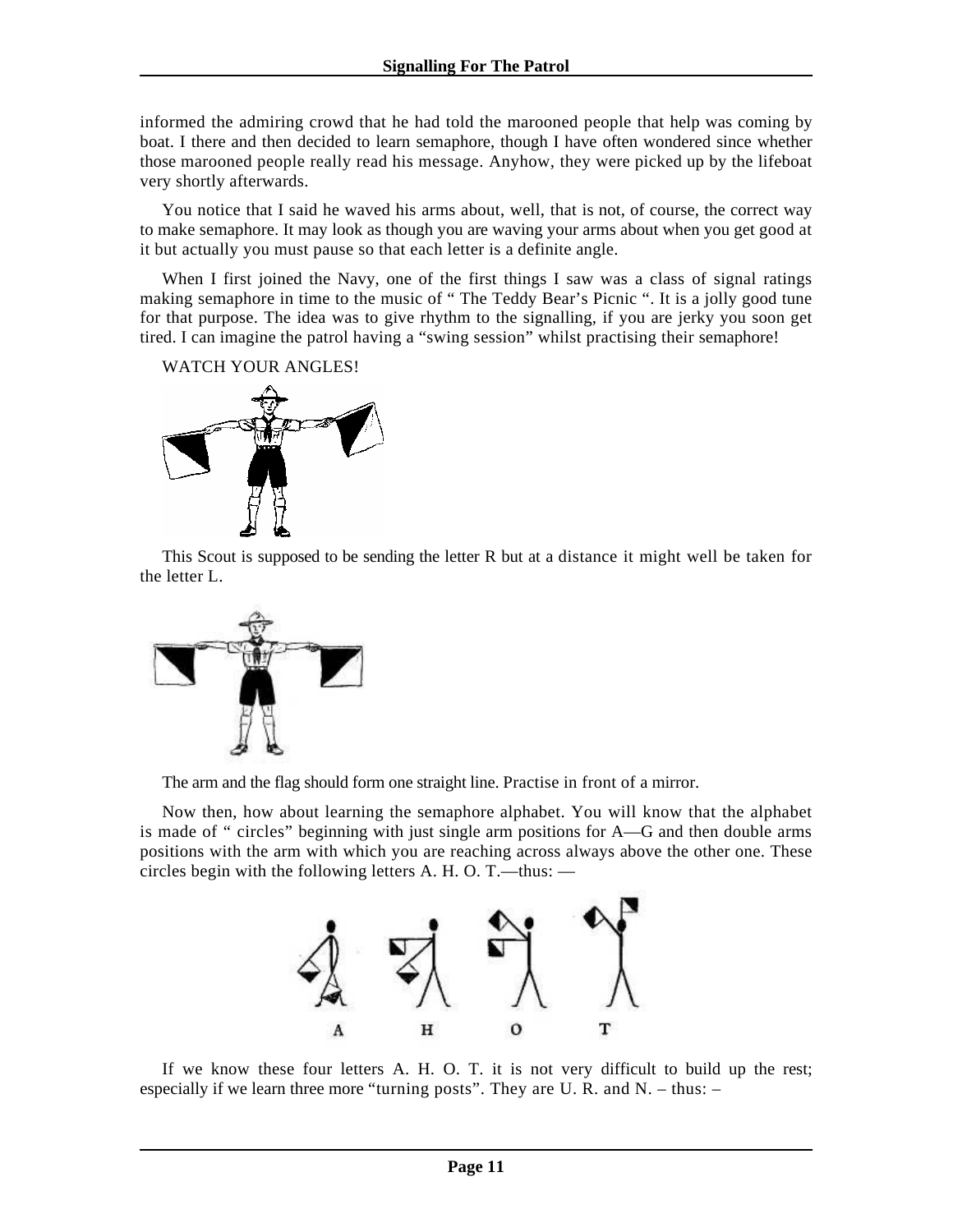

I expect you all know what an urn is; that large dixie with a tap on that the Vicar's wife uses in the Village Hall for making the Social Evening's cup of tea.

Well, an urn is usually hot, so if we remember A HOT URN we have got 7 of the 26 letters in the alphabet. B. C. D. E. F. and G. being in the first circle are fairly easy to remember, so that makes 13 – we know half already. The rest fit in between, so by thinking of the ones we know we can soon work out the others. There are one or two which are a bit more difficult than the others. Y. W. X. Z. I put them in that order purposely. Y follows U which is quite sensible because it does so in a great many words – BUY and GUY for instance:



W is like O, made by reaching over, only on the opposite side. X is made by just dropping the lower (left) hand and Z by following that by dropping the upper right hand – thus:



I always like to remember X by thinking that my arms go right on through me and out the other side, thus making an X:



Numbers can be signalled by making the numeral sign and then the letters:

A – 1; B – 2; C – 3; D – 4; E – 5; F – 6; G – 7; H – 8; I – 9; K – 0.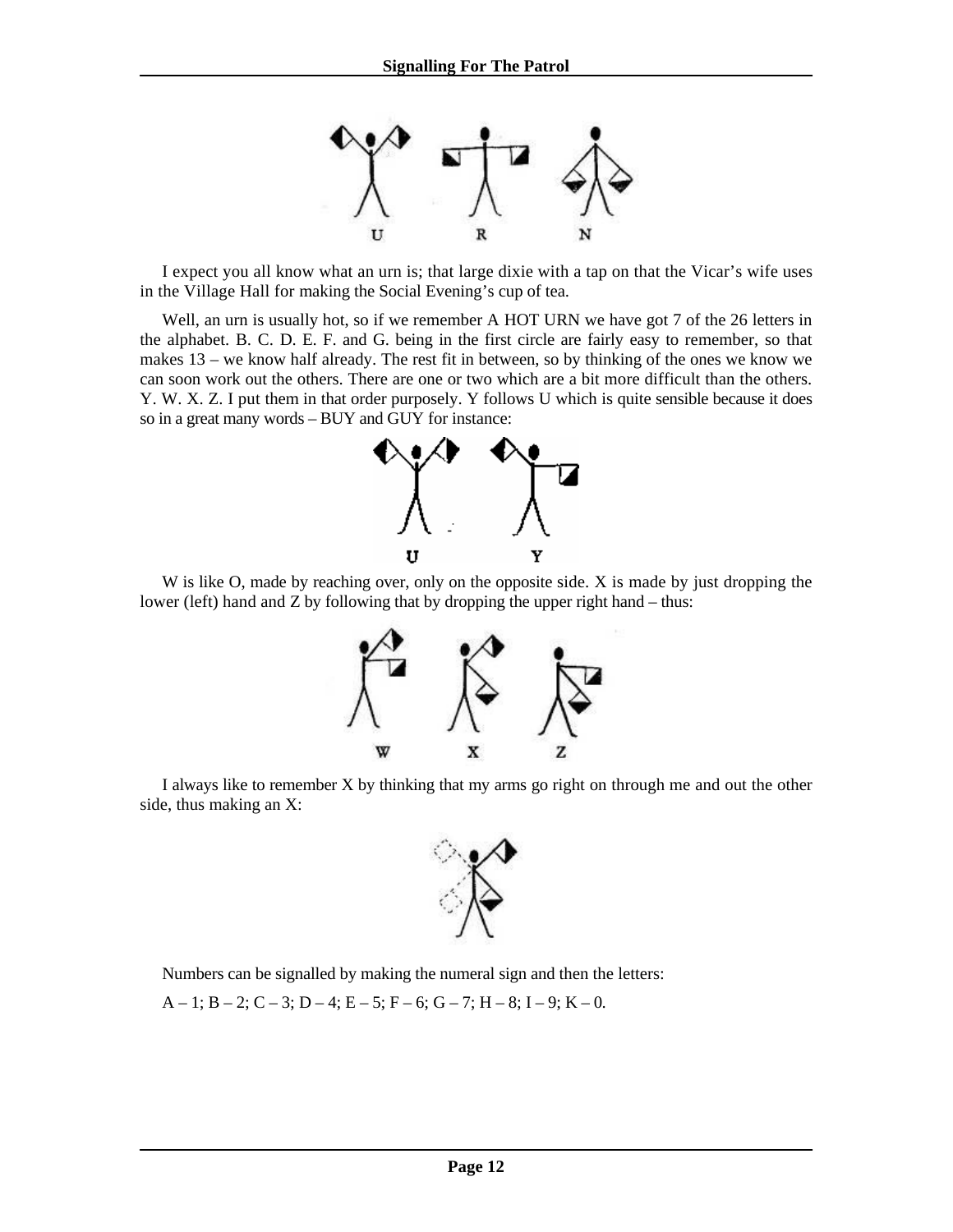

When you are ready to go on with words again you make J which also means Alphabetical.

All this sounds very complicated, and it is rather; so the best plan is to spell numbers out except when you come to the time of Origin which has been mentioned in the Morse Section.

The same applies to Semaphore as to Morse, the only really efficient way to read a signal is to read word by word, not letter by letter. Never acknowledge a word (done by making the letter  $T$ ) until you are sure you have got it correctly – if you do not answer, the sender will make it again more slowly. If you still cannot get it *then* you can spell it out to whoever is writing down for you. An even better plan is to keep your arm up in the position T while you are reading and only drop it if you fail to get a word.

If when you come to read the message you have received you cannot make out a word, you signal the following:

W B – : that is, please send Word Before the one I have correctly; or of course W A – : Word After.

Or if you have made an awful mess of it,

A B: All before: or A A: All after.

Then the sender will make the appropriate part again.

Now that we have got all that in our heads – I hope! – how are we going to use it? Well, there are a lot of ways of having fun by means of Semaphore. I remember being fascinated watching two Chief Yeomen of Signals semaphoring to each other by means of using their faces as the circles and pointing to various parts to indicate the angles of letters. How about that for a private patrol code? These two Chief Yeomen also used what they called "short arm semaphore", that is, instead of stretching out their arms they just made the letters in front of their bodies, using their wrists to make the angles. Of course this was only for short range signalling, say from the ship to the quayside when berthed.

While on the subject of "short arm signaling", it must be mentioned that signalling flags (which are best red and yellow divided diagonally) need only be quite small, in fact most sailors like to have as small a pair as possible on nice short sticks; its not so tiring, you see. About the size of a pocket handkerchief is quite big enough. One so often see Scouts with enormous great flags getting practically buried by them. Usually the smaller the Scout, the bigger the flag. Scout staves seem to have the same tendency.

It would be a good idea if each member of the patrol made a pair of semaphore flags to suit himself. They are quite easy to make. Bunting is best but any material will do. Have two colours, red and yellow will look more professional. Turn one edge over and sew up so that the stick will remain inside even when you are very strenuous; there is nothing more annoying than a flag flying off the stick, especially if you are on that roof top or bridge; it's bound to go over the parapet. If you can hem the flags it will be a better job. Of course you could get your mother or sister or girl friend to do it for you, but I think Scouts should be able to use a needle or a sewing machine.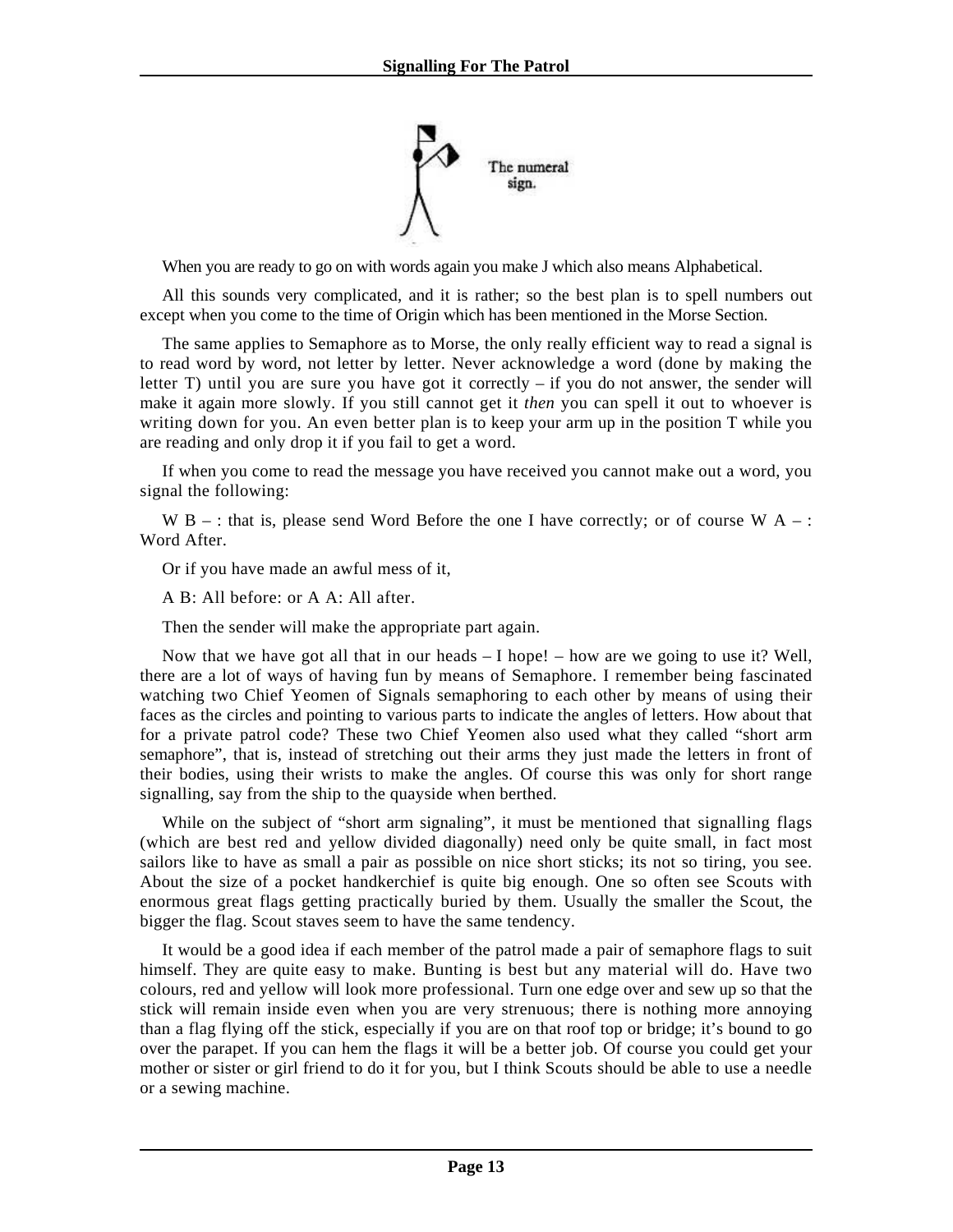

The complete Semaphore Alphabet.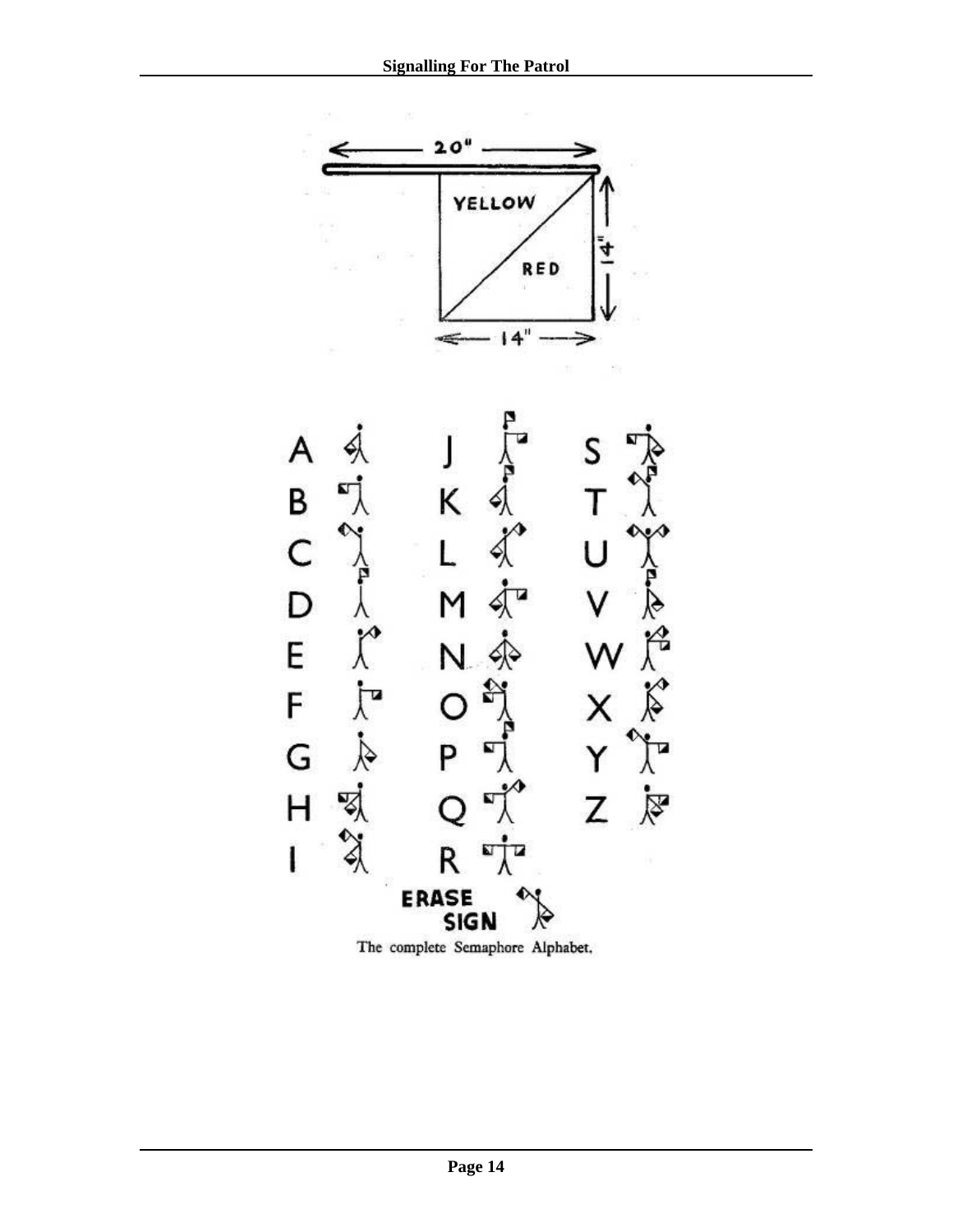# **CHAPTER • • • • •**

#### **SEMAPHORE GAMES**

<span id="page-14-0"></span>Now, how about one or two games bringing in Signalling just to polish up your memories? These can be used either for morse or semaphore, or if you are very hot stuff mix up the two in one game.

A game my Troop always like is making of letters by the patrol lying on the floor in the right shape. Why not signal the letters or to reverse it – call the letters out and have the semaphore design made by the patrol divided in half lying on the floor. P.L. and 3 and 5 versus 2nd, 4 and 6 would be a good plan.

 $EXAMPLE -$ 



The letter M

A relay with a catch in it for those who go to sleep in relays is to give each scout in the patrol a letter or letters; when a letter is signalled the scout from each patrol with that letter runs to a chair in front of the patrol, takes a scarf from the back of the chair and runs and places it on the back of a chair placed an equal distance behind the patrol. The scout with the next letter that is signalled has got to take the scarf from the rear chair to the front one. You will be surprised how many start off for the wrong chair.

General Post by signalling is quite fun. In a circle of chairs each chair has a letter on it. Those sitting on the chairs take the letter of the chair they are on. One chap is in the middle. Two letters are signalled; the two chaps sitting on the chairs with those two letters have to change places – the one in the middle has to try to get the vacant chair – the Scout without a chair goes in the middle.

This is a game for Semaphore only – unless you have a large number of buzzers or lamps. Players in a straight line across the Hut – a letter is called out and each Scout makes that letter, anyone wrong or slow takes a step forward. Players nearest the starting line at the end wins.

Make a set of cards with the Semaphore emblems on the front and the letters on the back. Patrols are drawn up in columns as for a relay with a number of the cards at the other end of the hall, similar sets opposite each patrol. A letter and a number is called out – the Scout in each patrol with that number runs up and picks out the right card. First correctly picked out, wins.

The same cards can be used for a variety of Kim's game.

You can, of course, buy the cards, but it is more fun, and thriftier to make them.



Position of "Ready".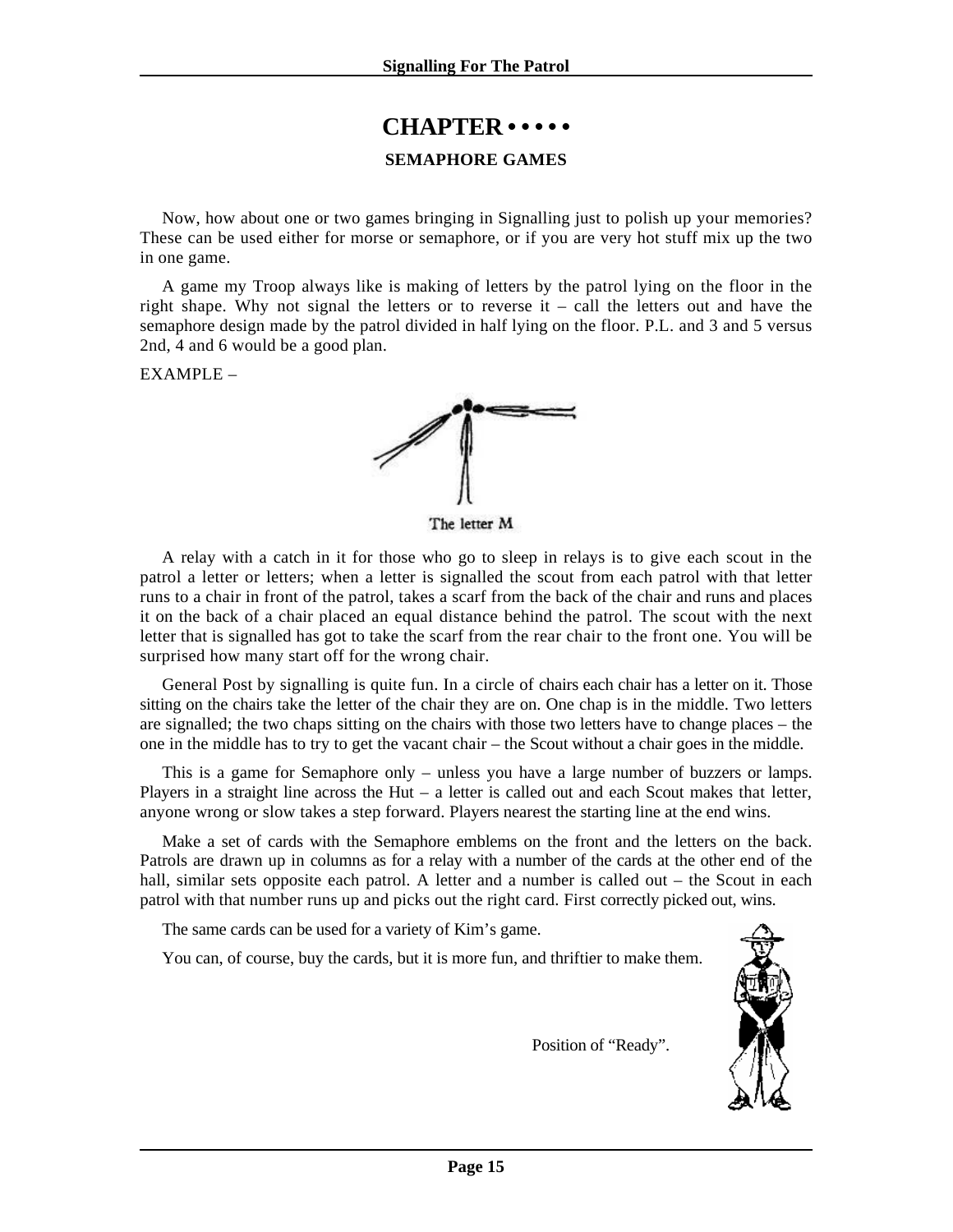## **CHAPTER – • • • • FLAGS**

<span id="page-15-0"></span>I said at the beginning of this book that we would have a yarn about the flags that ships wear – yes, ships wear flags, not fly them.

If you were going over a bridge one day looking at a ship, as so many Londoners do over London Bridge, and a stranger, seeing you were a Scout, asked you what the white and red flag divided in half vertically meant, you would feel very pleased with yourself if you could answer with the air of authority that "That ship has got a pilot aboard", or if it was a yellow and blue vertical striped flag, three of each, it would mean "I require a pilot".

Why not learn the flags of the International Code and their single letter meanings and become a real expert? You can get a chart from Messrs. Brown, Son & Ferguson Ltd., 52/58 Darnley Street, Glasgow, showing the flags in colour or you can find them in *Brown's Signalling.* Of course, by various combinations of flags all sorts of signals can be made, but to read them you would need to have the Code Book, although *Brown's Signalling* does give quite a lot of the code groups.

A good way to learn the flags is to make a pack of cards with one flag painted on each one. By the time you have made them you will probably know them, but they will be handy to carry in your pocket and refer to when you want them.

If you could rig up a mast either inside, or better still, outside .your Headquarters, you could hoist signals in the proper manner. A suitable code could be made up to show what time the next Patrol Stunt was.

 $O \cdot Ow$ ls. P : Peckers. W : Woodpigeons. A – G: Monday to Sunday. H : The Pig and Whistle. I : St. Georges Church,

and so on. I am making this up as I write, so can you.

A message might be hoisted thus: –

| o |
|---|
| F |
| н |
|   |
|   |
| Ŧ |
|   |

"Owls meet *outside* the Pig and Whistle Saturday 1430."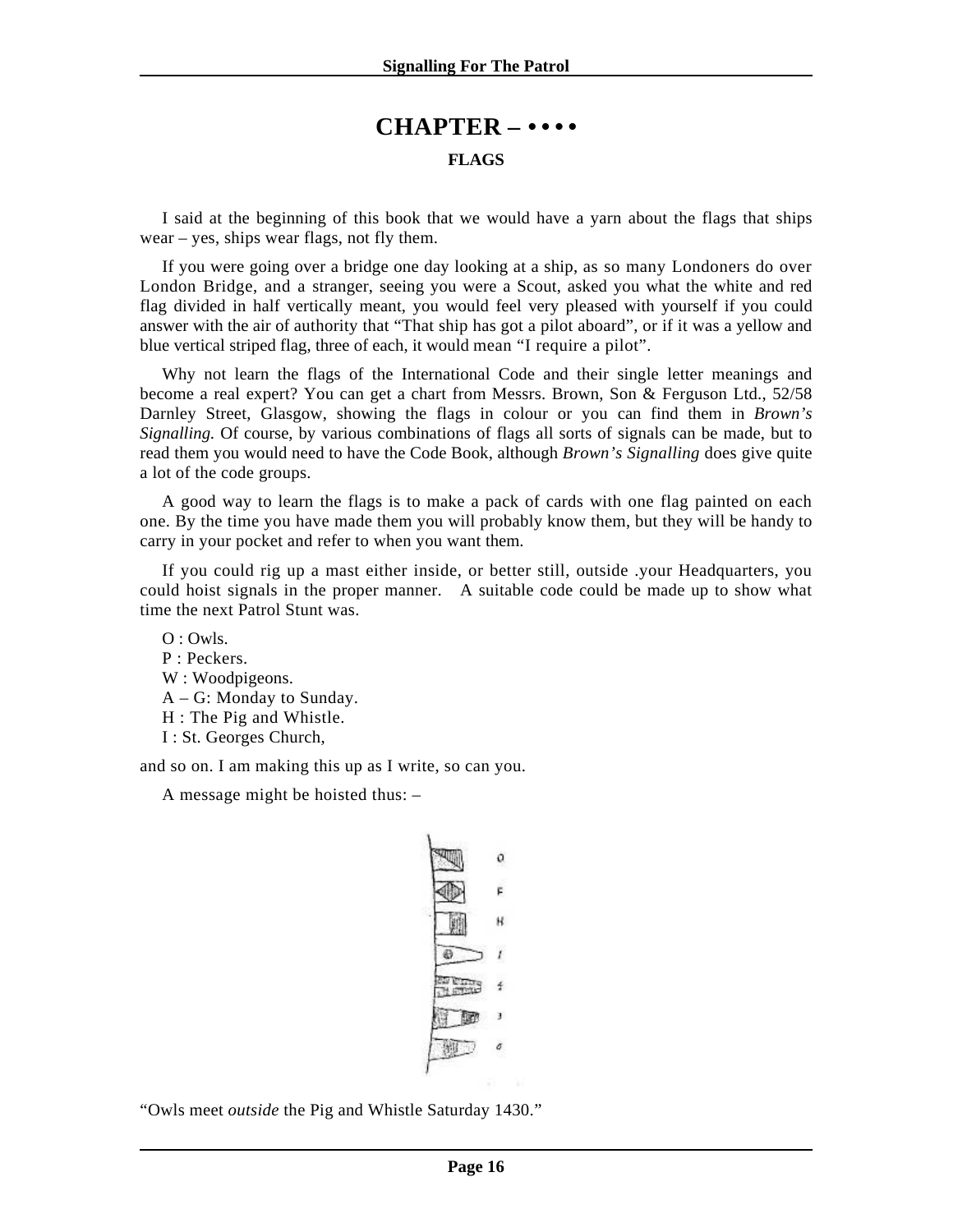Of course the Troop would have to have the code. You could have all sorts of signals hoisted if you erected a good flagstaff with a gaff or yard arm when you are at camp.

The best way to fix the flags to the halliards is to have clips on the toggles of the flags. The best are metal with a groove in so that by turning them to one side you can slide them into each other. Any ship's store or yacht suppliers would supply them.

The flags themselves are best made from bunting, so that the colours do not run. The thin rope or cord to fix them with should be short at the top, or hoist of the flag, and longer at the bottom, thus:  $-$ 



This is to make sure you are not flying the flag upside down!

By the way a flag with a piece bitten out of it like the above is called a burgee.

When you are hoisting a signal don't forget to clip on the bottom end, otherwise you will find you have made your hoist and you cannot get it down again without shinning up the mast to fetch it. I remember letting go of a very long hoist aboard a destroyer on a very windy day – it trailed out astern in an almost straight line looking like Mother's washing. Fortunately everyone thought it looked rather funny so I did not get into trouble!

Now, how can we make use of flag signals indoors? Although we like to be out as much as possible there are occasions when we have to be indoors. How about a model mast with painted paper flags to hook on? If you only could make one, quite a lot of useful information could be gained, and an amusing time could be spent by having a copy of *Brown's Signalling*, and sending and decoding messages. There are enough messages in that book to keep you busy for some while. Or make up your own codes again. Of course, everyone will want to be the Admiral and hoist the flags, so it would be better if you could have more than one mast and set of flags, and so could repeat or answer the signals.

Another way of using miniature flags, and a good way to learn them at the same time practising your Kim's game, is to have a number of the flags on cards on a tray as for Kim's game, and try to write down after a short observation which letters were on the tray. If you cannot remember the letter, then draw the design of the flag – or both.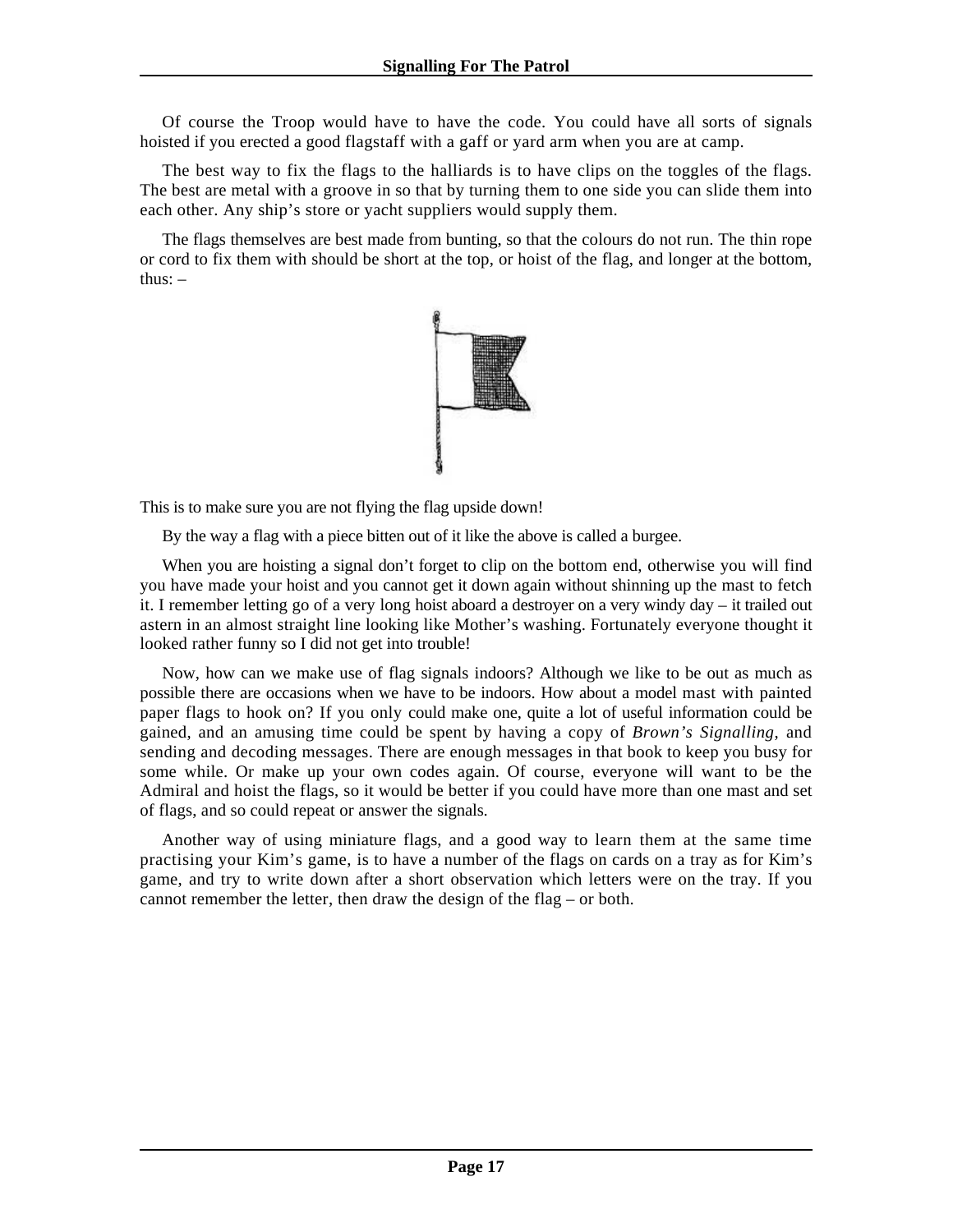### **CHAPTER – – • • •**

#### **MISCELLANEOUS SIGNALS**

<span id="page-17-0"></span>Before we leave the subject of signalling, there are one or two odd ideas which are worth thinking about for use with your patrol. We have talked about codes of various sorts, including those you make up yourselves. Why not have a series of private signs which are only understood by your patrol? For instance, when the S.M. comes round for Inspection, instead of the P.L. saying "Owl Patrol Alert" the patrol mysteriously come to the alert without any apparent order being given. Actually the P.L. has tapped his right heel down, or flicked his fingers, or even waggled his left ear. In the same way other signs could be invented for "Dismiss" or "Corners" and so on.

I expect most of you use hand signals in your Troops and Patrols, but just in case you don't the more usual ones are explained on page 19.

A really good Troop or Patrol is on its toes watching for these signals and carries out all its movements silently and swiftly.

Variety should always be aimed at in a Patrol meeting, so no excuse is made for switching from hand signals to a completely different subject: Gale Warnings.

We have all heard Gale Warnings given out on the wireless, and may even have noticed an expression such as "South Cones hoisted in such and such an area." Do you know what this means? If you live near the coast you will be able to see these signals hoisted by coastguards and Naval Establishments when there is a gale warning.



The Cones are made of black canvas. South Cone for gales commencing from a southerly point, or if expected to change from East or West to South.

North Cones for gales commencing for a northerly point, or if expected to change to northerly from easterly or westerly.

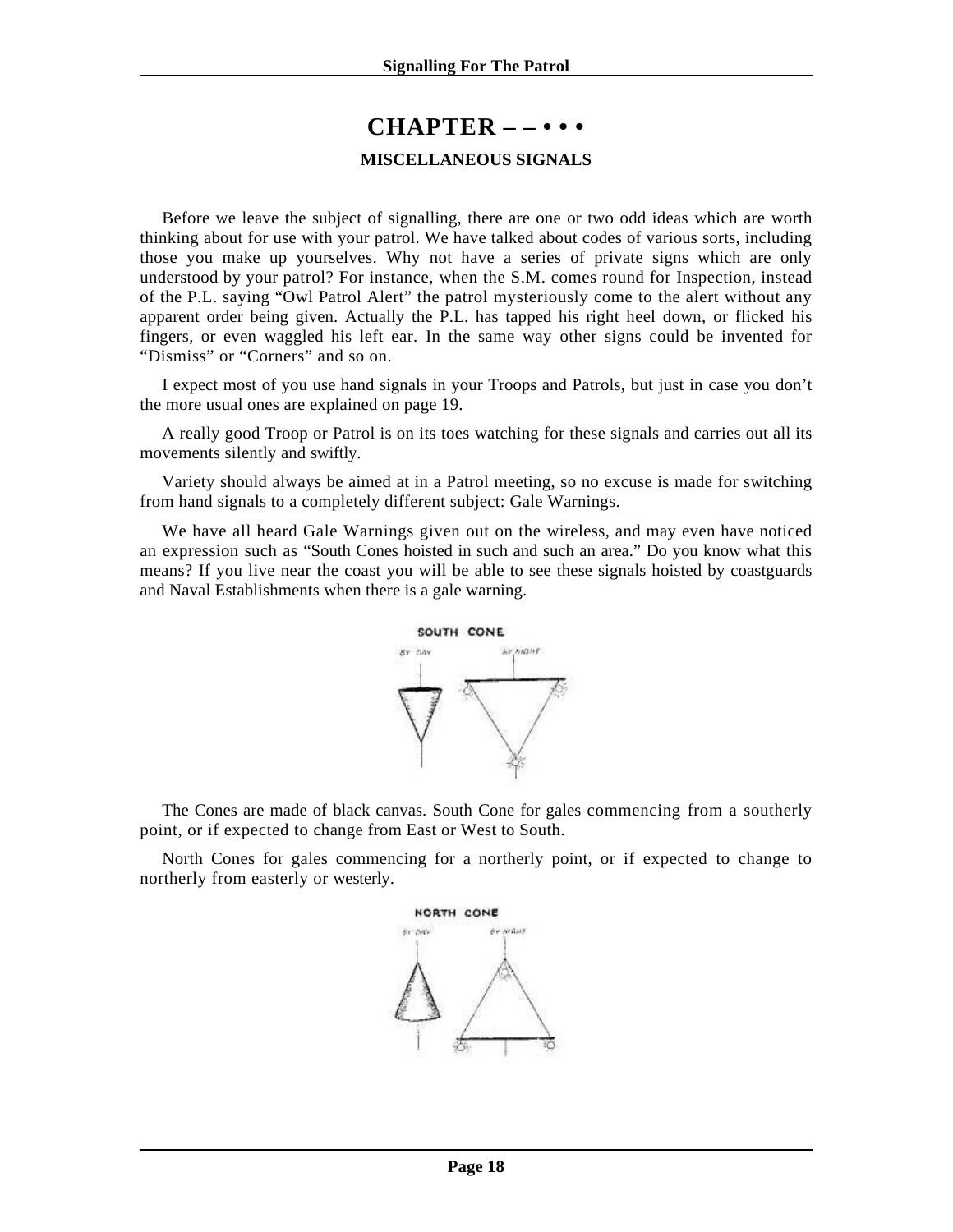When one of these signals is hoisted it indicates that a telegram has been received from the Meteorological Office by the station exhibiting the signal, that a gale is expected in the vicinity of the Station.